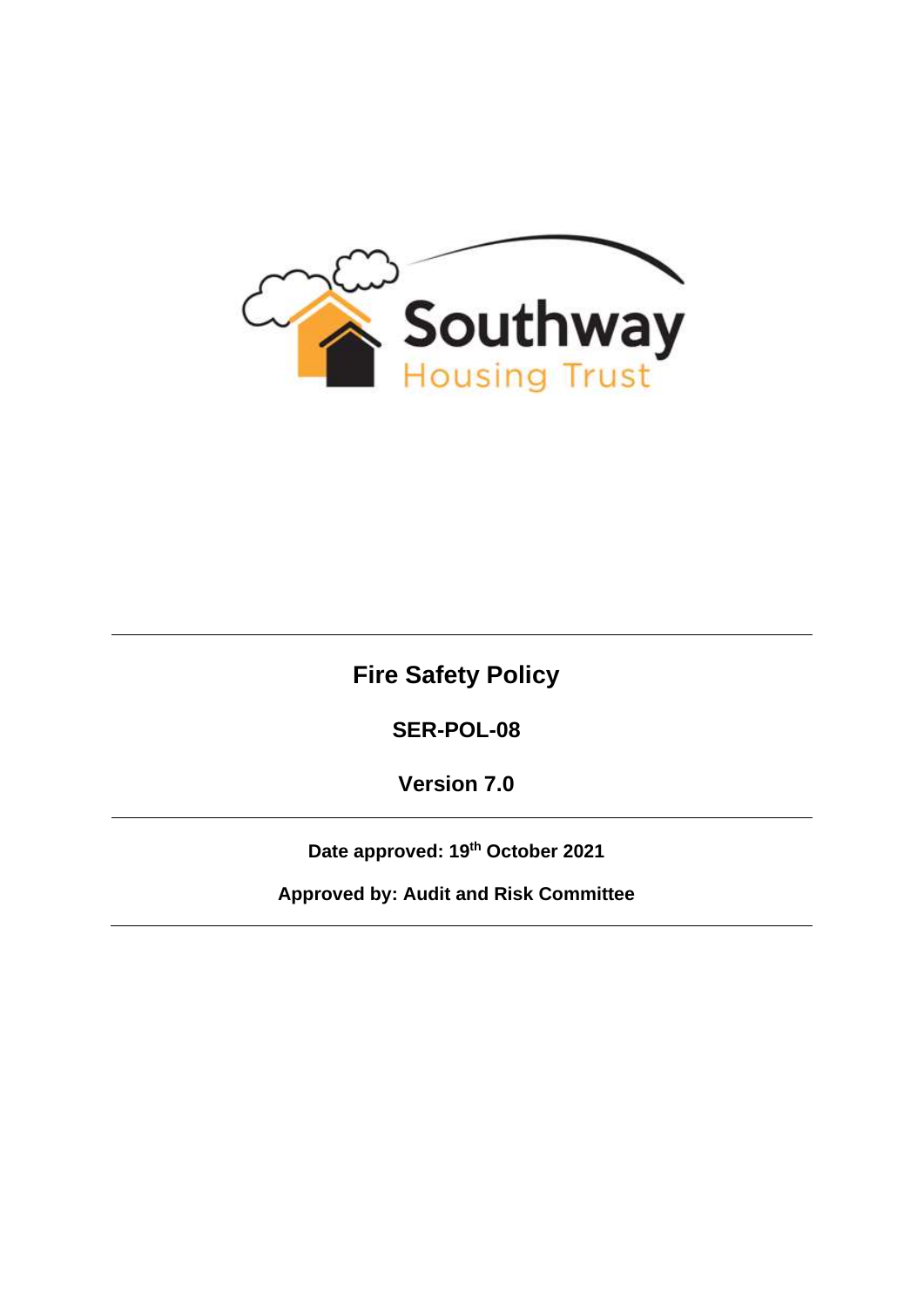#### **1. Introduction**

- 1.1 Southway Housing Trust (The Trust) recognises that it has a Duty of Care toward employees, residents, contractors, visitors and others who may be at risk from fire. This Policy sets out where those duties arise and how the Trust will operate to discharge these duties and responsibilities.
- 1.2 This Policy covers all Southway Housing Trust owned and leased properties and any communal areas therein.

#### **2. Background, Legislation and Regulatory Framework**

- 2.1 The Trust will abide by the responsibilities contained within the following legislation in relation to Fire Safety:
	- The Regulatory Reform (Fire Safety) Order 2005
	- Fire Safety Act 2021
	- Health and Safety (Safety Signs and Signals) Regulations 1996
	- Construction (Health, Safety and Welfare) Regulations 1996
	- The Construction (Design and Management) Regulations 2015
	- The Management of Health and Safety at Work Regulations 1999
	- The Housing Act 2004 which introduced the Housing Health and Safety Rating System and Regulations (HHSRS)
- 2.2 The application of this policy will be in accordance with, and driven by, the result of Fire Risk Assessments (FRAs) that will be carried out periodically in accordance with the Regulatory Reform (Fire Safety) Order 2005.
- 2.3 Additionally the Fire Safety Act 2021 makes amendments to the Regulatory Reform (Fire Safety) Order 2005 ("the FSO") and extends the provisions of the FSO to the following parts of a multi-occupied residential buildings:
	- the building's structure, external walls and any common parts. The external walls include doors or windows in those walls, and anything attached to the exterior of those walls, e.g. balconies and cladding.
	- all doors between the domestic premises and common parts.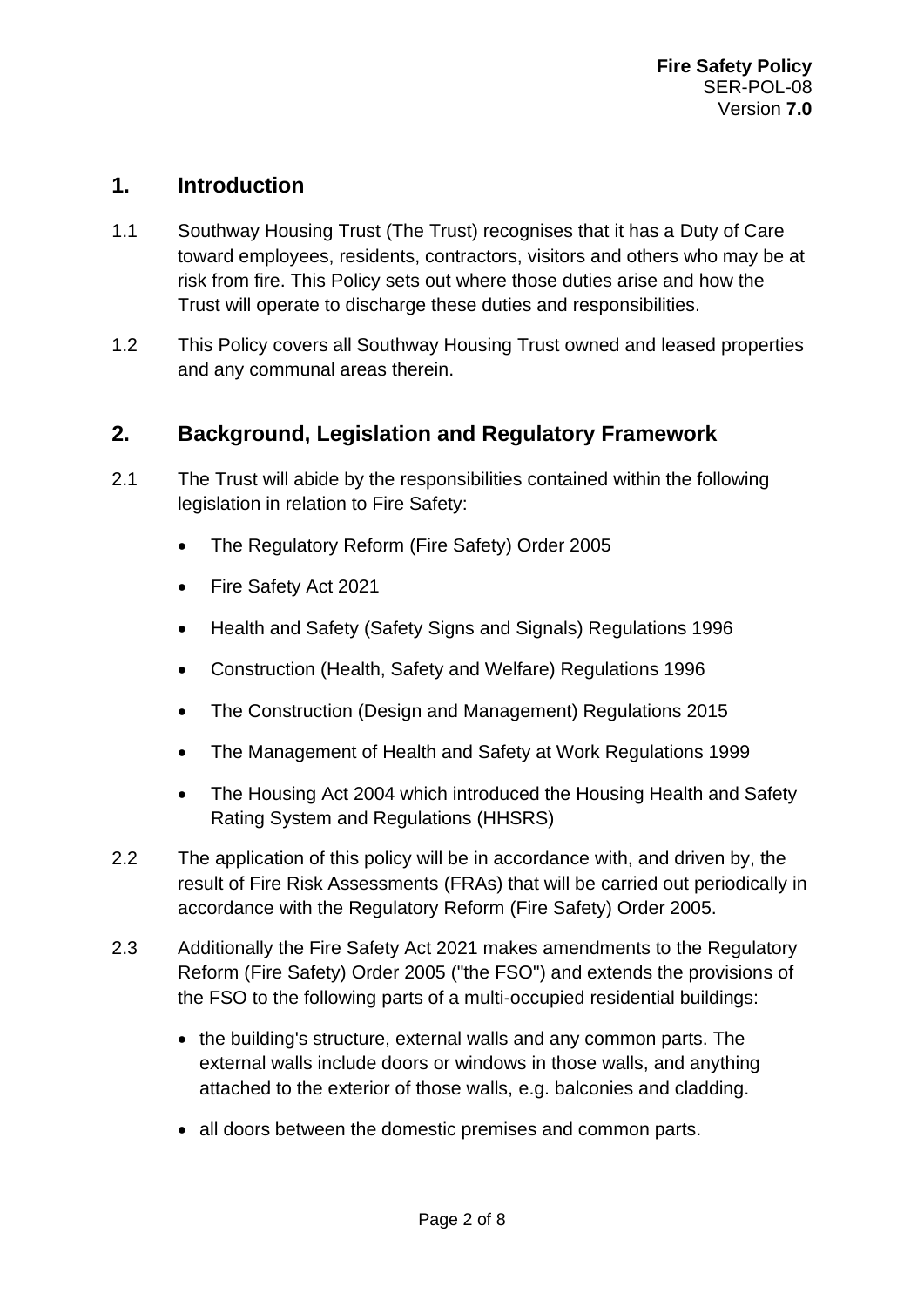- 2.4 Since the scope and scrutiny of fire safety obligations have been increased, the Responsible Person needs to review and update the risk assessment processes accordingly.
- 2.5 The Trust wishes to reduce the incidence of fires within tenants' homes, even where there is no statutory responsibility placed upon the Trust. We set out the measures in place to achieve this, within this policy and associated procedure.

## **3. Roles and Responsibilities**

- 3.1 Overall responsibility for Health and Safety within the Trust rests with the Chief Executive. Under the Regulatory Reform (Fire Safety) Order the Strategic Director, Property and Development, is the 'Responsible Person' and consequently has overall responsibility for the effective implementation of fire safety.
- 3.2 The Strategic Director, Property and Development is responsible for ensuring the compliance and implementation of this policy, statutory requirements and relevant guidance in all premises.
- 3.3 The Head of Health And Safety and Compliance is responsible for of the general fire precautions provided at residential premises covered by this policy and ensuring that staff comply with all necessary requirements.
- 3.4 The Head of Health and Safety and Compliance is responsible for the audit and record keeping of incidents.
- 3.5 The Compliance Manager is responsible for the day to day management of the general fire precautions at residential premises, community and commercial premises and offices covered by this policy.
- 3.6 The Compliance Manager is responsible for the management of firefighting, alarm and emergency lighting systems and equipment, audit and record keeping of all fire related incidents.
- 3.7 The Compliance Manager will put suitable systems in place, for monitoring the effective implementation of this Policy. The key performance indicators for the effective management of fire will form part of the compliance report which will be updated monthly.
- 3.8 All members of staff have a general duty of care, to prevent fires by being alert to potential fire hazards and reporting such hazards accordingly.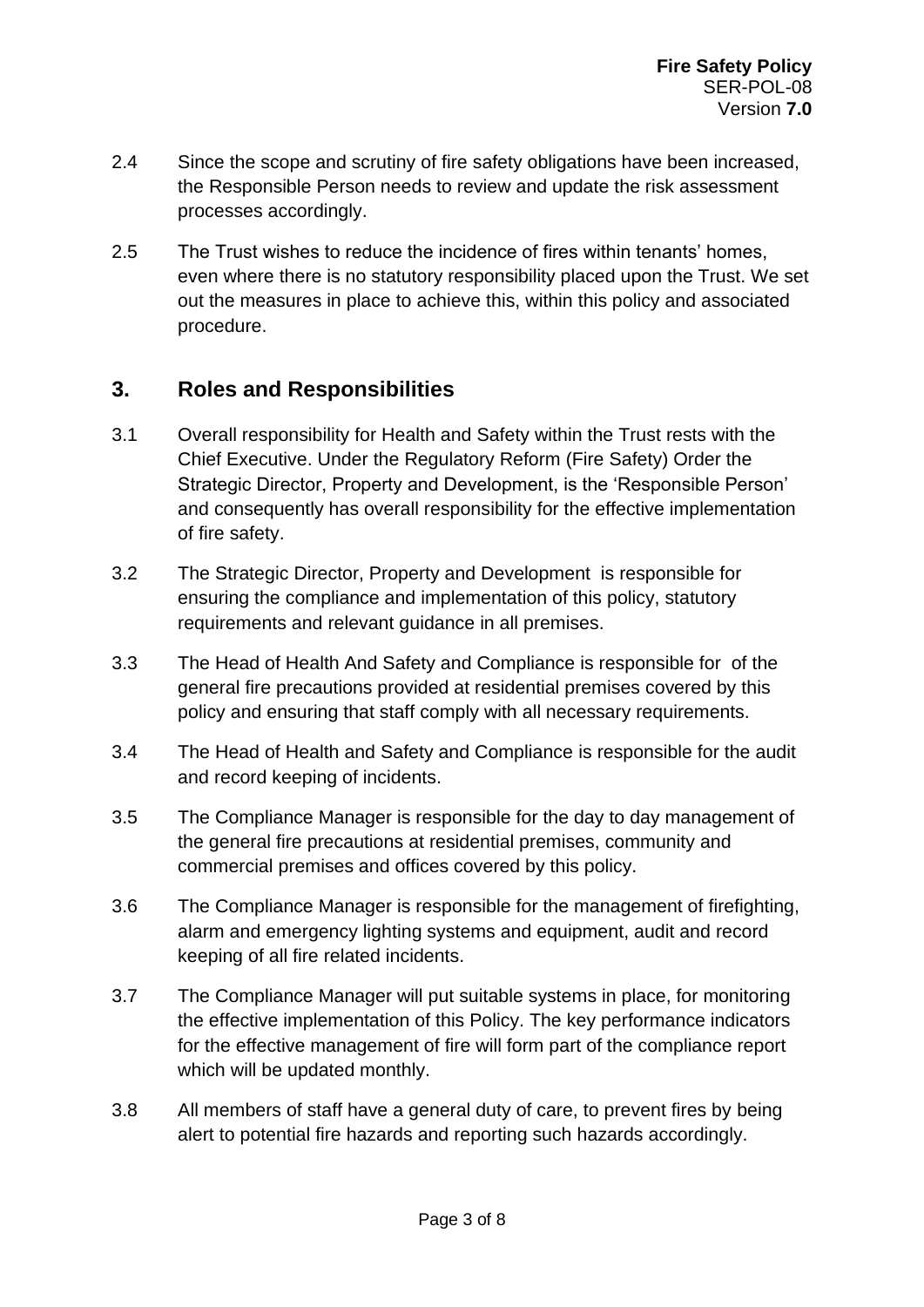# **4. Scope of Policy**

4.1 This policy and associated procedure sets out the Trusts approach to Fire Safety in respect of:

| <b>Property Type</b>                  | <b>Responsible Person</b>        |
|---------------------------------------|----------------------------------|
| Domestic rented properties            | Head of Asset Management and     |
|                                       | Compliance                       |
| Domestic Leasehold properties         | No duty of care                  |
| Communal areas and Sheltered          | Head of Asset Management and     |
| Accommodation                         | Compliance                       |
| <b>Community Buildings</b>            | Head of Health and Safety and    |
| <b>Commercial and Office premises</b> | <b>Compliance and Compliance</b> |

#### **5. Policy Statement**

- 5.1 The key requirements of The Regulatory Reform (Fire Safety) Order 2005 will be met by implementation of this policy. These are:
	- Taking general fire precautions to ensure that relevant persons are safe in the event of a fire
	- Carrying out a risk assessment, making and giving effect to fire safety arrangements, and keeping accurate records
	- Taking measures for fire detection and providing firefighting equipment
	- Premises, facilities and other equipment and devises are suitably maintained
	- Maintaining emergency exists and routes to emergency exists to ensure they provide quick and safe escape to a place of safety
	- Appointing competent persons to help discharge these duties
	- Providing safety training to staff
	- Providing fire safety information to those occupiers and any other relevant persons
	- Take account of dangerous substances held within a premises
	- Consider taking additional control measures where young persons are employed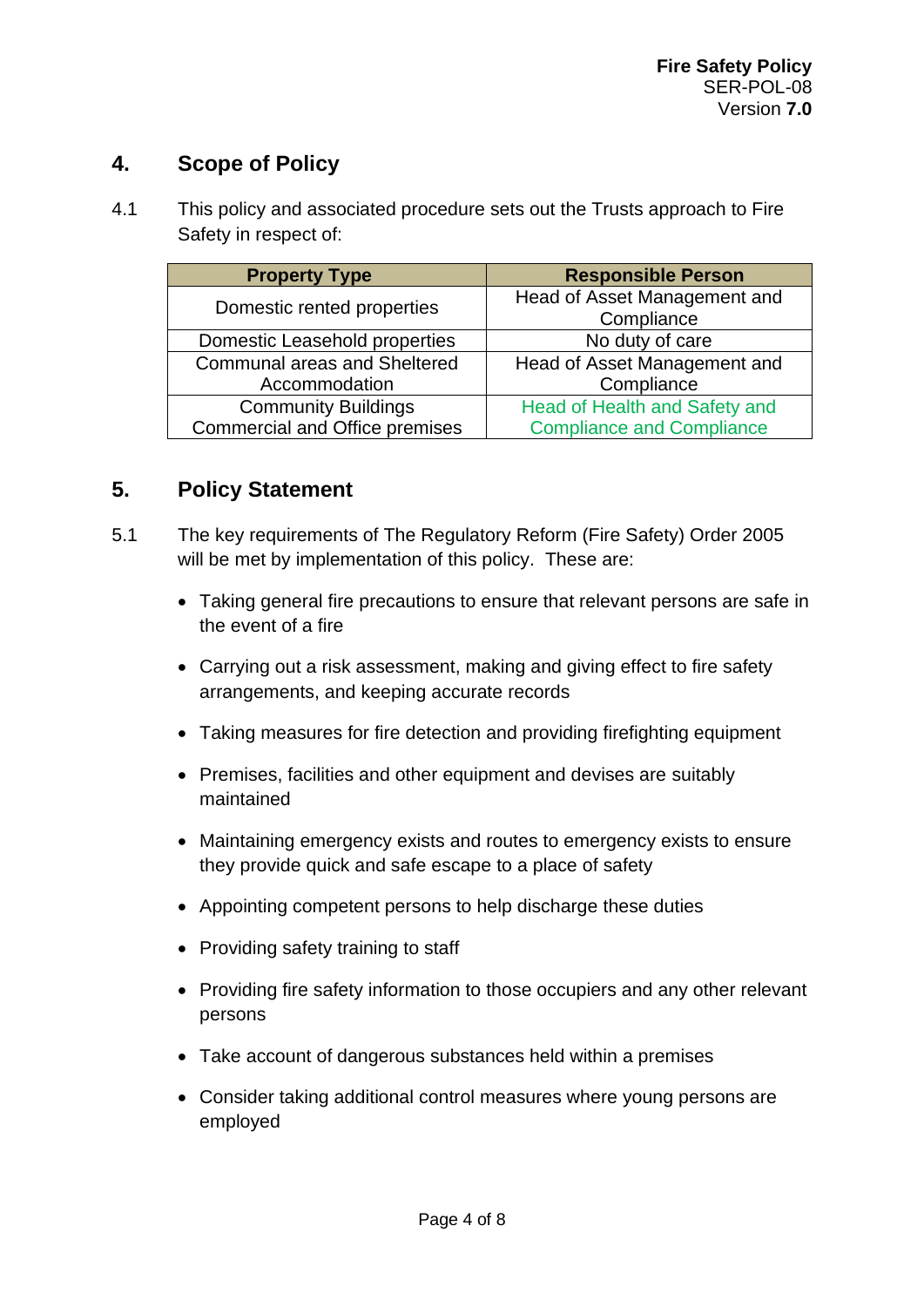- Co-operate and seek co-operation from persons/organisations utilising or sharing our premises
- 5.2 The Trust will discharge its duties through:
	- Carrying out regular Fire Risk Assessments for all qualifying buildings
	- Identifying and hazards or lack of suitable fire management controls and measures
	- Dealing with any hazards found by taking prompt corrective actions;
	- Appropriate training of staff
- 5.3 A Fire Risk Assessment is a method of identifying fire hazards and assessing the likelihood and potential severity of the fire, so that appropriate precautions can be implemented to minimise risk.
- 5.4 The Strategic Director, Property and Development will ensure that:
	- a) Fire Risk Assessments are undertaken to all properties referred to in this policy (Section 4.0 "Scope of Policy)
	- b) Fire risk assessments are always completed by a competent person (who has undertaken an approved training course)
	- c) A periodic programme to review fire risk assessments will be implemented as follows:

| Category        | <b>Priority</b> | <b>Building Types</b>                                                                           |
|-----------------|-----------------|-------------------------------------------------------------------------------------------------|
| 1 - High Risk   | 12 months       | • Extra Care/Sheltered<br>• 6+ storey blocks, Office,<br>community, and commercial<br>buildings |
| 2 - Medium Risk | 24 months       | • 3 to 5 storey blocks                                                                          |
| 3 - Low Risk    | 36 months       | • Below 3 storey<br>• Properties with minimal<br>communal areas                                 |

- d) Properties with minimal communal areas
- e) Fire risk assessments will be reviewed following any incident, change of use or structural alterations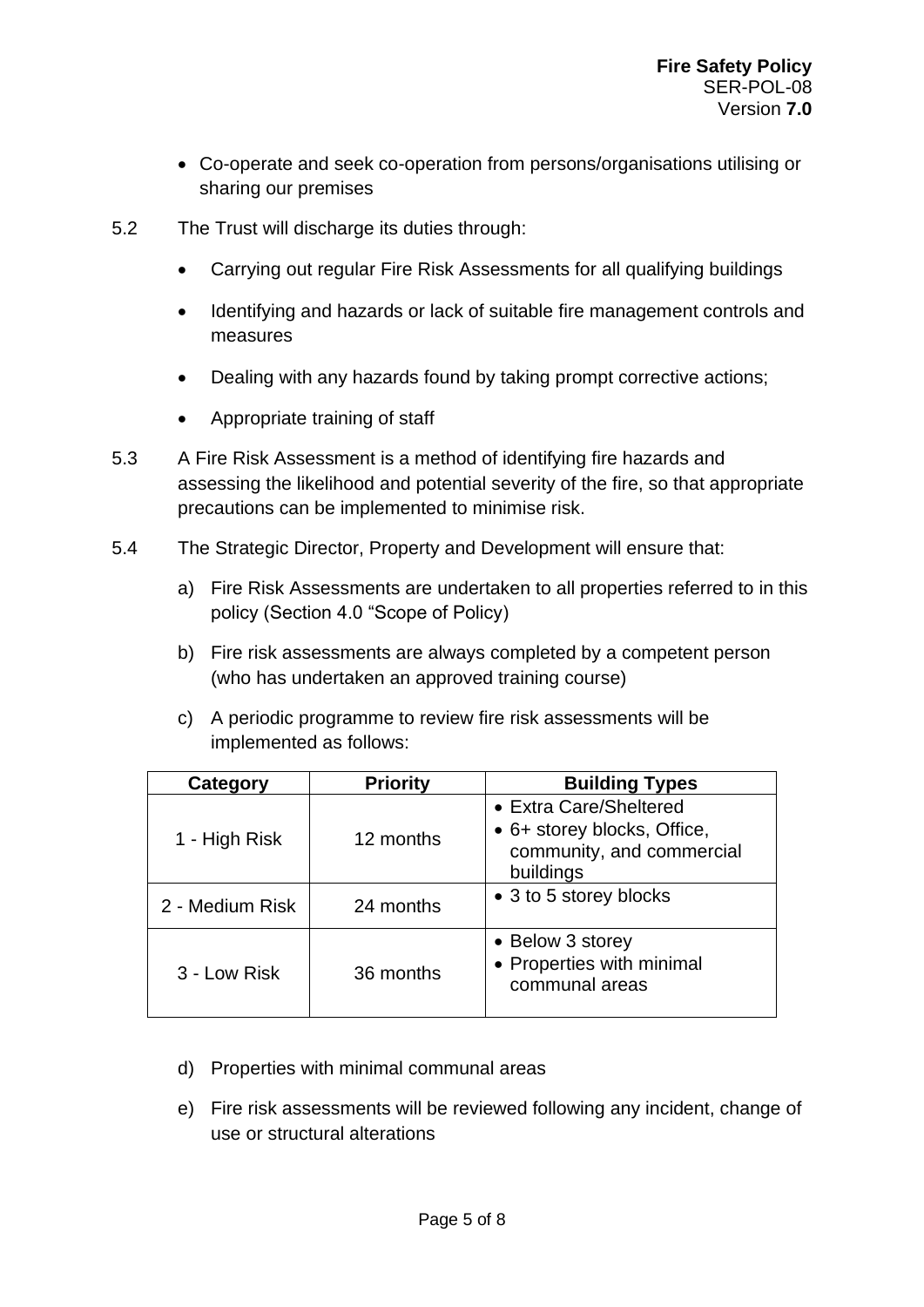- 5.5 Completed fire risk assessments will be held centrally within the offices of Southway Housing Trust
- 5.6 Action Plans will be used to ensure that general fire precaution measures and maintenance procedures are established following the completion of Fire Risk Assessments. The Trust is committed to completing all remedial works recommended by a fire risk assessment within the prescribed timescales.
- 5.7 Where third party agencies manage properties owned by the Trust, the Trust will ensure that the third party carries out regular Fire Risk Assessments.
- 5.8 Devise and implement a comprehensive Fire Safety Management plan, with individual process and procedures detailed within the Management Plan

## **6. General Fire Risks in domestic dwellings**

- 6.1 The Trust will regularly communicate key fire safety messages to all of our tenants, and promote Home Fire Risk Assessment appointments to tenants, in partnership with Greater Manchester Fire and Rescue Service (GMFRS).
- 6.2 The Trust will identify tenants who pose a high fire risk (for example people with hoarding behaviour) and work in partnership with GMFRS and other partners to alleviate risk.

## **7. Fire Related Incidents**

7.1 All fires, no matter how small and even if extinguished, must be reported in writing to the Strategic Director Property and Development, within one working day.

## **8. Monitoring and Review**

- 8.1 The Trust will put in place robust monitoring methods to measure the effectiveness of this policy and The Compliance Team will ensure its effective implementation. To support this staff will use a detailed procedural guide.
- 8.2 Relevant fire safety processes will be monitored through the inspection of premises, maintenance and testing of systems and the training and advice provided to staff and residents.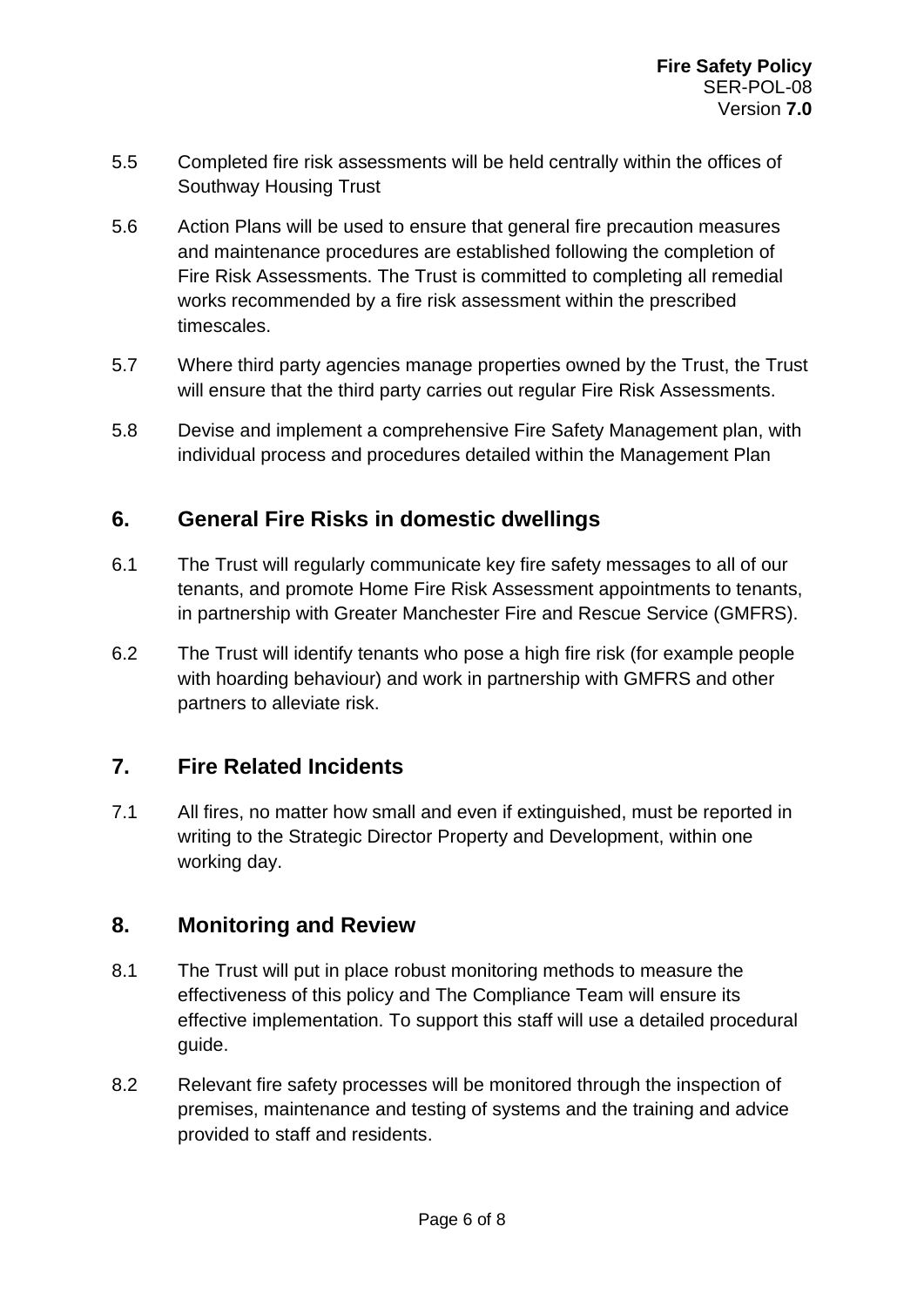# **9. Training**

- 9.1 It is the responsibility of the Head of Health and Safety and Compliance to determine the respective training needs of their staff and of staff within the wider organisation and then to ensure that training is carried out as appropriate.
- 9.2 Guidance and recommendations in respect of suitable training for staff with specific roles will be included in the procedural guidance.

## **10. Equality and Diversity**

10.1 An Equality Impact Assessment has been completed to ensure that appropriate adjustments are put in place to support people that have protected characteristics. An Equality Impact action plan supports this.

## **11. Links to Other Policies**

- 11.1 Health and Safety Policy
- 11.2 Single Equality Scheme

| <b>POLICY REVIEW HISTORY</b>                                                           |                                            |  |  |
|----------------------------------------------------------------------------------------|--------------------------------------------|--|--|
| To be completed during each review                                                     |                                            |  |  |
| <b>Previous versions</b>                                                               |                                            |  |  |
| (version number – approved by – approval date – title if different)                    |                                            |  |  |
|                                                                                        |                                            |  |  |
| $V4$ – Audit and Risk Committee – 21/04/2015 – Fire Safety Policy and Procedure        |                                            |  |  |
| V5 - Audit and Risk Committee - 18/04/2017                                             |                                            |  |  |
| V6 - Audit and Risk Committee 15/10/2019                                               |                                            |  |  |
|                                                                                        |                                            |  |  |
| Date of last EIA:                                                                      | 08/04/17                                   |  |  |
| <b>Review lead by:</b>                                                                 | Compliance Manager                         |  |  |
|                                                                                        | Main points or amendments made and reasons |  |  |
|                                                                                        |                                            |  |  |
| Roles and responsibilities amended to reflect new structure and responsibilities.<br>٠ |                                            |  |  |
| Reference to the Fire Safety Act 2021 included.                                        |                                            |  |  |
| Strengthened the Trust's approach to monitoring compliance.                            |                                            |  |  |
|                                                                                        |                                            |  |  |
| <b>Next review due:</b>                                                                | Q2 2022/23                                 |  |  |